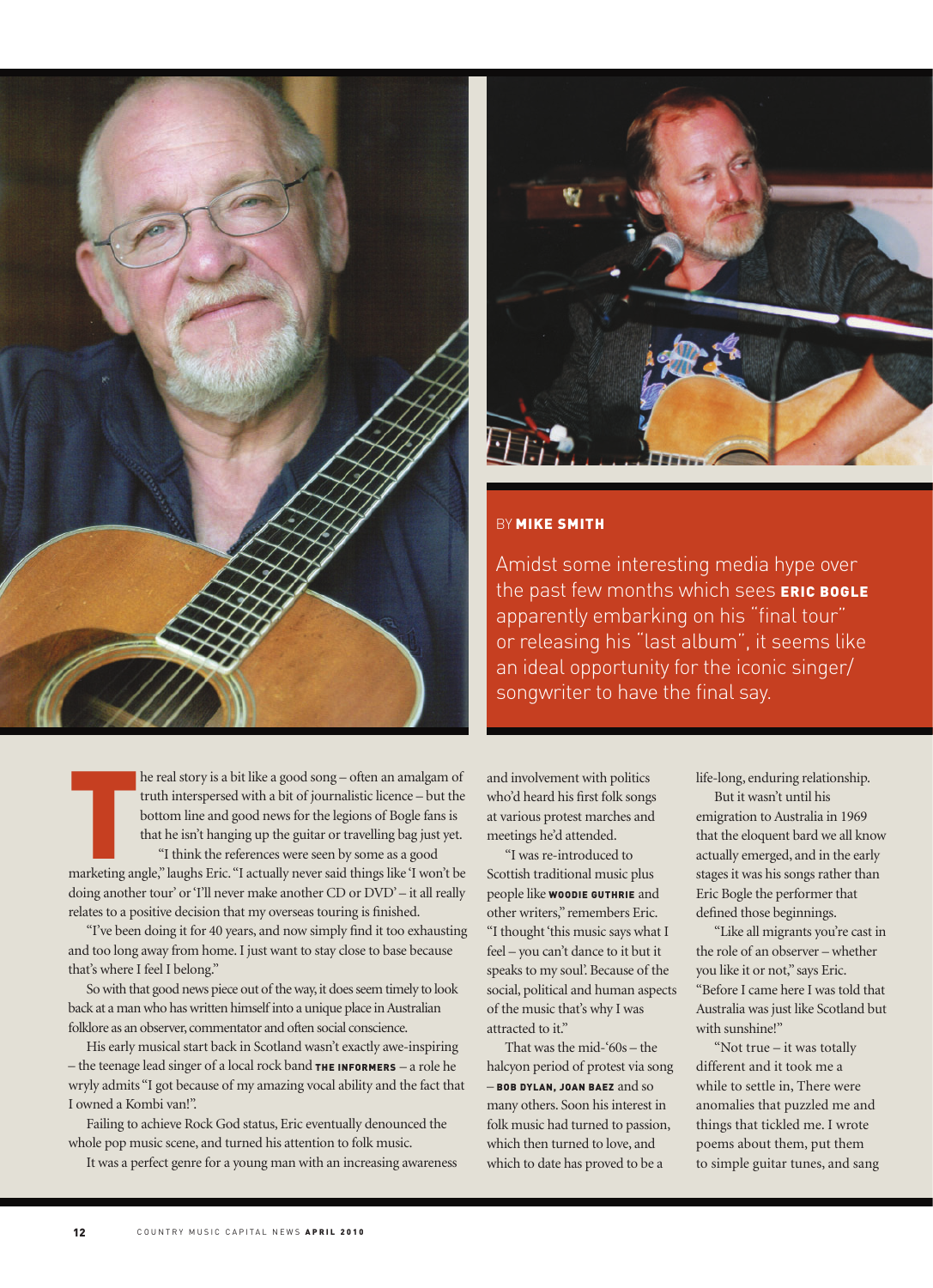

them at the local folk club, and much to my surprise people seemed to like them."

The music defining Eric certainly goes straight to his best known classic *And The Band Played Waltzing Matilda*.

"I wrote it back in 1971 when I was living in Canberra," says Eric. "I was watching an Anzac Day parade and the song came out of that. The original version was eight verses long – 13 minutes – after I played it a couple of times and people were throwing themselves out of the window – I knew I had to shorten it."

The song was edited down to five verses, but then almost forgotten. "I knew there was a kernel of a good song there, but the song was written because of the Vietnam War," said Eric. "I thought when they bought the boys home the song ceased to be relevant, so I threw it in the guitar case and forgot about it."

The song re-emerged in 1974 when Eric sang it at a songwriting competition in Brisbane and came third – but a couple of versions on reel to reel tape subsequently made their way to England and the song was recorded by 'ROCKIN' JOHN CURRY in 1974 and JUNE TABOR.

TOMMY MAKEM and LIAM CLANCY recorded the song in 1976 and got it  $#1$  in Ireland (as did THE FUREYS 1981 with *No Man's Land* (*The Green Fields Of France*) which sat on the hit parade for half a year).

"The interest in my songs really helped kick start my own performing career," said Eric. "I was offered concerts and tours on the basis of my songs that were familiar via other artists."

Eric finally recorded *And The Band Played Waltzing Matilda*  himself on his first Australian production, *Now I'm Easy*, in 1979, and has since re-recorded the song a number of times

But the *And The Band Played Waltzing Matilda* juggernaut has been timeless - it's also

been recorded in Danish, Spanish, French, Portuguese and more besides. By 1996, one researcher tracked down 130 recordings, including 10 in languages other than English.

The incredible success of that one song was pivotal to the impending Eric Bogle career. Other songs were subsequently picked up and recorded by an impressive array of artists,

"The impact of the first songs was emphatic," recalled Eric. "Others started to pick up my songs before I recorded. The songs always travelled before me and were great ambassadors.

"I actually didn't want to put out an album myself in those early days," he admits. "I was an accountant at the time and couldn't see the value (apart from ego) of making an album at  $all - I$  wouldn't be touring to flog it."

But Larrikin Records convinced Eric to record *Now I'm Easy*, and in 1980 he decided to become a full time musician (of sorts).

CONTINUED NEXT PAGE >